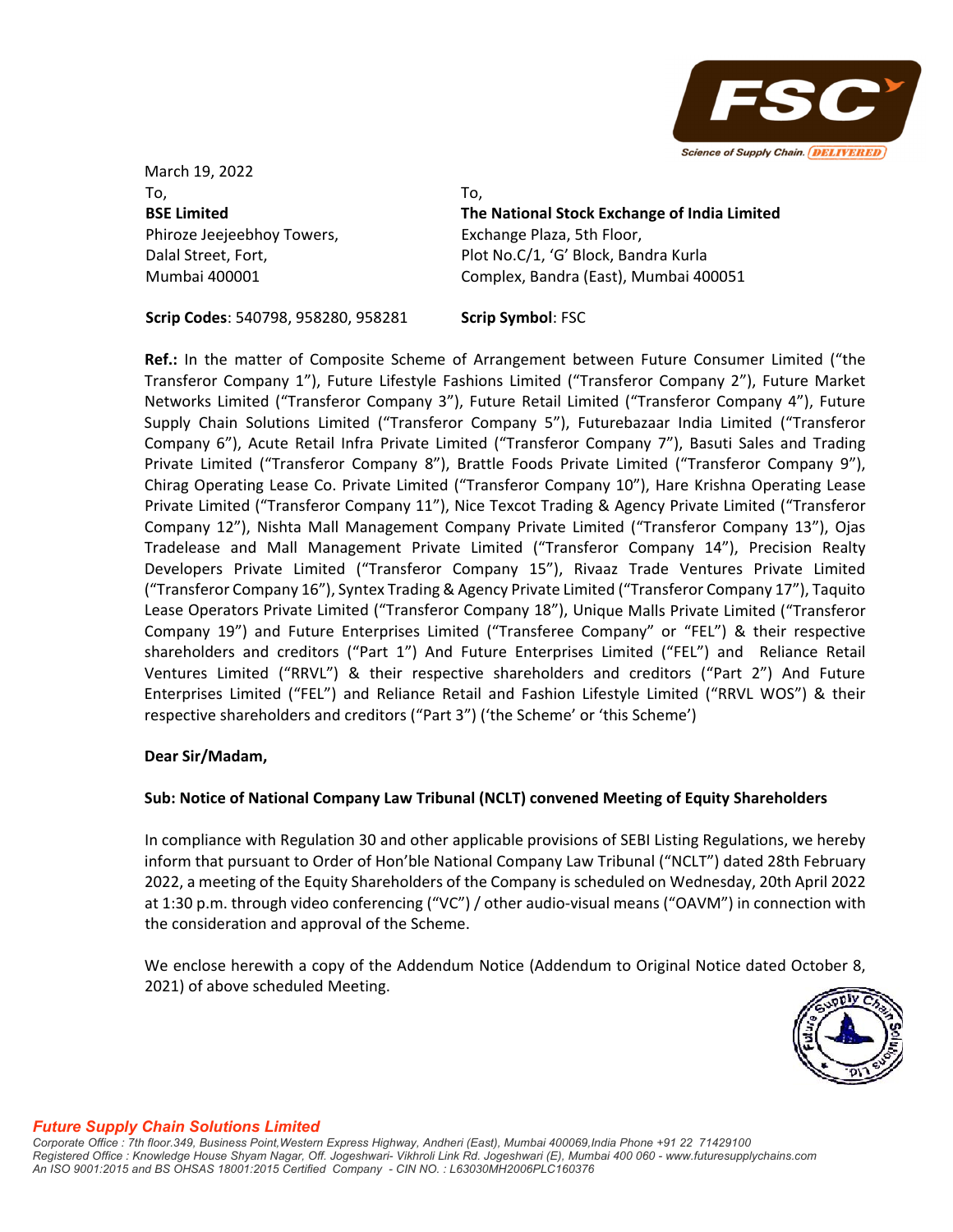

Other key timelines of the aforesaid Meeting are as under:

| <b>Cut-Off Date</b>                 | Wednesday, 13 <sup>th</sup> April 2022                |
|-------------------------------------|-------------------------------------------------------|
| Remote e-voting start date and time | Saturday, 16 <sup>th</sup> April 2022 from 09:00 a.m. |
| Remote e-voting end date and time   | Tuesday, 19 <sup>th</sup> April 2022 till 05:00 p.m.  |

The necessary details as required are provided in the Addendum Notice of aforesaid Meeting as being circulated to the Shareholders as directed by H'ble NCLT, which is also available on the website of the Company at www.futuresupplychains.com

Kindly take the above information on record.

Yours faithfully,

**For Future Supply Chain Solutions Limited**

 $\mathbb{R}$ 

Vimal K Dhruve **Company Secretary**

**Encl.: As above**

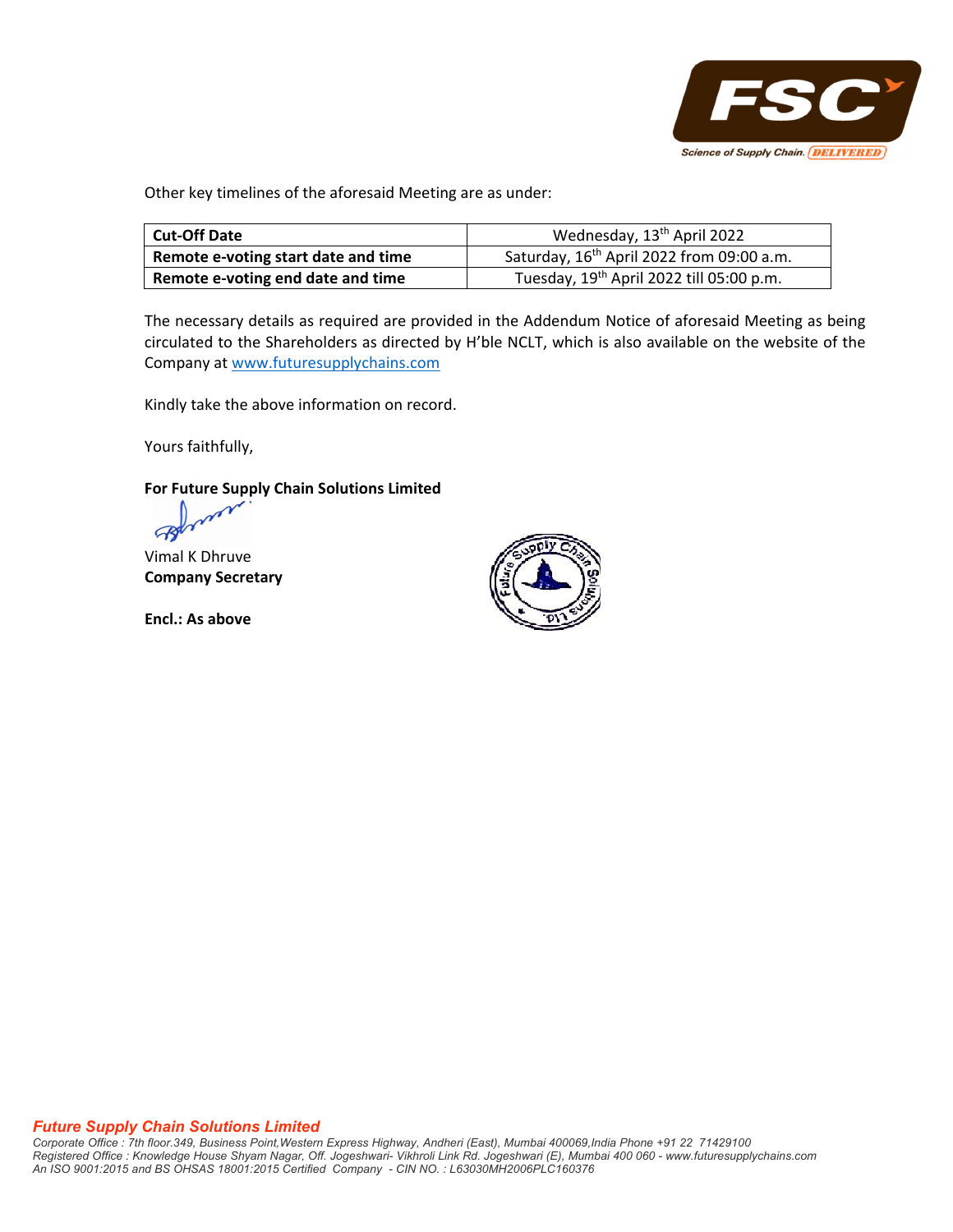

March 19, 2022 To, **BSE Limited** Phiroze Jeejeebhoy Towers, Dalal Street, Fort, Mumbai 400001

To,

**The National Stock Exchange of India Limited** Exchange Plaza, 5th Floor, Plot No.C/1, 'G' Block, Bandra Kurla Complex, Bandra (East), Mumbai 400051

**Scrip Codes**: 540798, 958280, 958281 **Scrip Symbol**: FSC

**Ref.:** In the matter of Composite Scheme of Arrangement between Future Consumer Limited ("the Transferor Company 1"), Future Lifestyle Fashions Limited ("Transferor Company 2"), Future Market Networks Limited ("Transferor Company 3"), Future Retail Limited ("Transferor Company 4"), Future Supply Chain Solutions Limited ("Transferor Company 5"), Futurebazaar India Limited ("Transferor Company 6"), Acute Retail Infra Private Limited ("Transferor Company 7"), Basuti Sales and Trading Private Limited ("Transferor Company 8"), Brattle Foods Private Limited ("Transferor Company 9"), Chirag Operating Lease Co. Private Limited ("Transferor Company 10"), Hare Krishna Operating Lease Private Limited ("Transferor Company 11"), Nice Texcot Trading & Agency Private Limited ("Transferor Company 12"), Nishta Mall Management Company Private Limited ("Transferor Company 13"), Ojas Tradelease and Mall Management Private Limited ("Transferor Company 14"), Precision Realty Developers Private Limited ("Transferor Company 15"), Rivaaz Trade Ventures Private Limited ("Transferor Company 16"), Syntex Trading & Agency Private Limited ("Transferor Company 17"), Taquito Lease Operators Private Limited ("Transferor Company 18"), Unique Malls Private Limited ("Transferor Company 19") and Future Enterprises Limited ("Transferee Company" or "FEL") & their respective shareholders and creditors ("Part 1") And Future Enterprises Limited ("FEL") and Reliance Retail Ventures Limited ("RRVL") & their respective shareholders and creditors ("Part 2") And Future Enterprises Limited ("FEL") and Reliance Retail and Fashion Lifestyle Limited ("RRVL WOS") & their respective shareholders and creditors ("Part 3") ('the Scheme' or 'this Scheme')

## **Dear Sir/Madam,**

## **Sub.: Notice of National Company Law Tribunal (NCLT) convened Meeting of Secured Creditors**

In compliance with Regulation 30 and other applicable provisions of SEBI Listing Regulations, we hereby inform that pursuant to Order of Hon'ble National Company Law Tribunal ("NCLT") dated 28th February 2022, the meeting of Secured Creditors is scheduled on Thursday,  $21<sup>st</sup>$  April 2022 at 1:30 p.m. through video conferencing ("VC") / other audio-visual means ("OAVM") in connection with the consideration and approval of the Scheme.

We enclose herewith a copy of the Addendum Notice (Addendum to Original Notice dated October 8, 2021) of above scheduled Meeting.

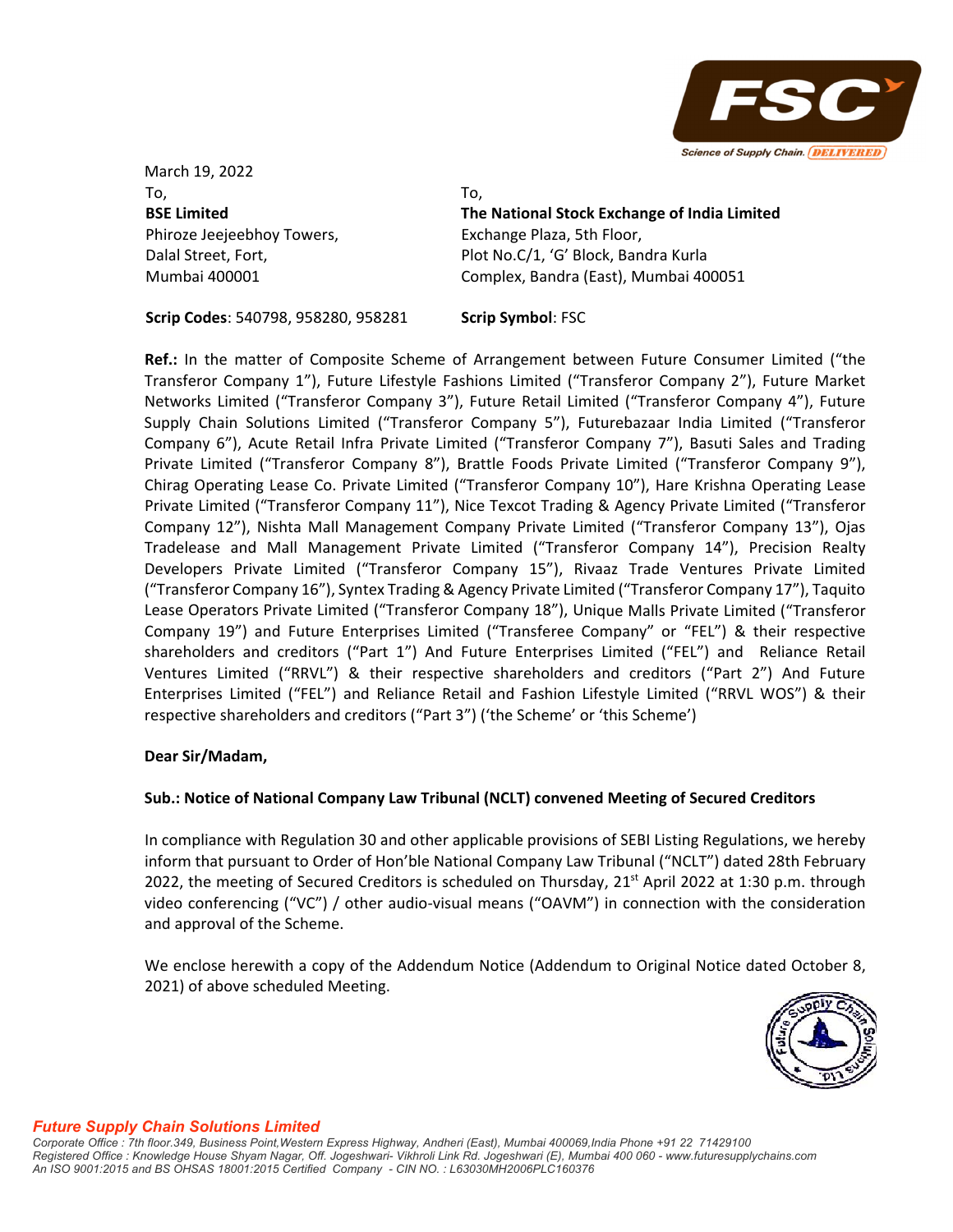

Other key timelines of the aforesaid Meeting are as under:

| Remote e-voting start date and time | Monday, $18th$ April 2022 from 09:00 a.m.              |
|-------------------------------------|--------------------------------------------------------|
| Remote e-voting end date and time   | Wednesday, 20 <sup>th</sup> April 2022 till 05:00 p.m. |

The necessary details as required are provided in the Addendum Notice of aforesaid Meeting as being circulated to the Secured Creditors as directed by H'ble NCLT, which is also available on the website of the Company at www.futuresupplychains.com

Kindly take the above information on record.

Yours faithfully,

### **For Future Supply Chain Solutions Limited**

Vimal K Dhruve **Company Secretary**

**Encl.: As above**

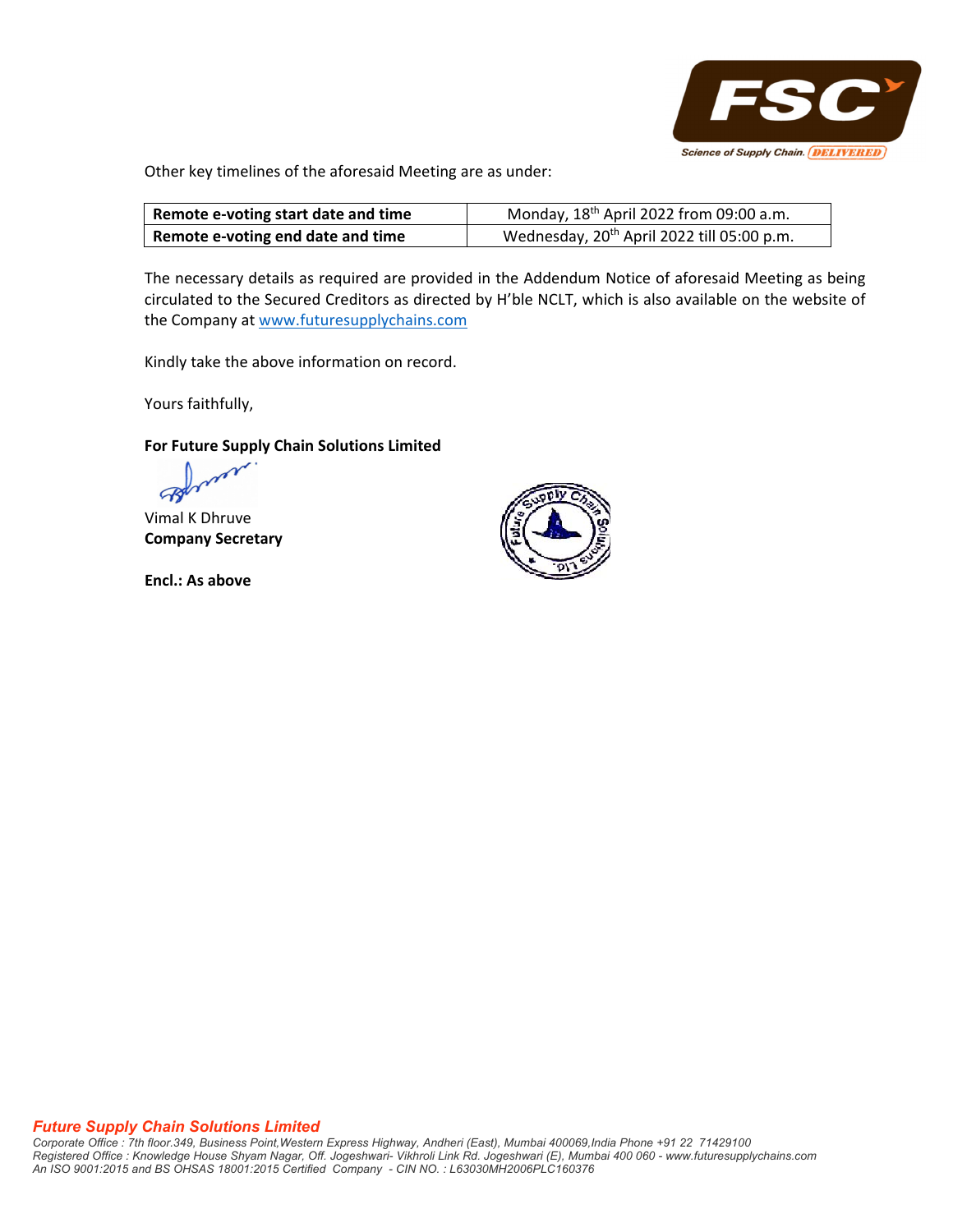

March 19, 2022 To, **BSE Limited** Phiroze Jeejeebhoy Towers, Dalal Street, Fort, Mumbai 400001

To,

**The National Stock Exchange of India Limited** Exchange Plaza, 5th Floor, Plot No.C/1, 'G' Block, Bandra Kurla Complex, Bandra (East), Mumbai 400051

**Scrip Codes**: 540798, 958280, 958281 **Scrip Symbol**: FSC

**Ref.:** In the matter of Composite Scheme of Arrangement between Future Consumer Limited ("the Transferor Company 1"), Future Lifestyle Fashions Limited ("Transferor Company 2"), Future Market Networks Limited ("Transferor Company 3"), Future Retail Limited ("Transferor Company 4"), Future Supply Chain Solutions Limited ("Transferor Company 5"), Futurebazaar India Limited ("Transferor Company 6"), Acute Retail Infra Private Limited ("Transferor Company 7"), Basuti Sales and Trading Private Limited ("Transferor Company 8"), Brattle Foods Private Limited ("Transferor Company 9"), Chirag Operating Lease Co. Private Limited ("Transferor Company 10"), Hare Krishna Operating Lease Private Limited ("Transferor Company 11"), Nice Texcot Trading & Agency Private Limited ("Transferor Company 12"), Nishta Mall Management Company Private Limited ("Transferor Company 13"), Ojas Tradelease and Mall Management Private Limited ("Transferor Company 14"), Precision Realty Developers Private Limited ("Transferor Company 15"), Rivaaz Trade Ventures Private Limited ("Transferor Company 16"), Syntex Trading & Agency Private Limited ("Transferor Company 17"), Taquito Lease Operators Private Limited ("Transferor Company 18"), Unique Malls Private Limited ("Transferor Company 19") and Future Enterprises Limited ("Transferee Company" or "FEL") & their respective shareholders and creditors ("Part 1") And Future Enterprises Limited ("FEL") and Reliance Retail Ventures Limited ("RRVL") & their respective shareholders and creditors ("Part 2") And Future Enterprises Limited ("FEL") and Reliance Retail and Fashion Lifestyle Limited ("RRVL WOS") & their respective shareholders and creditors ("Part 3") ('the Scheme' or 'this Scheme')

## **Dear Sir/Madam,**

## **Sub.: Notice of National Company Law Tribunal convened Meeting of Unsecured Creditors**

In compliance with Regulation 30 and other applicable provisions of SEBI Listing Regulations, we hereby inform that pursuant to Order of Hon'ble National Company Law Tribunal ("NCLT") dated 28th February 2022, a meeting of the Unsecured Creditors is scheduled on Thursday,  $21<sup>st</sup>$  April 2022 at 2:15 p.m. through video conferencing ("VC") / other audio‐visual means ("OAVM") in connection with the consideration and approval of the Scheme.

We enclose herewith a copy of the Addendum Notice (Addendum to Original Notice dated October 8, 2021) of above scheduled Meeting.